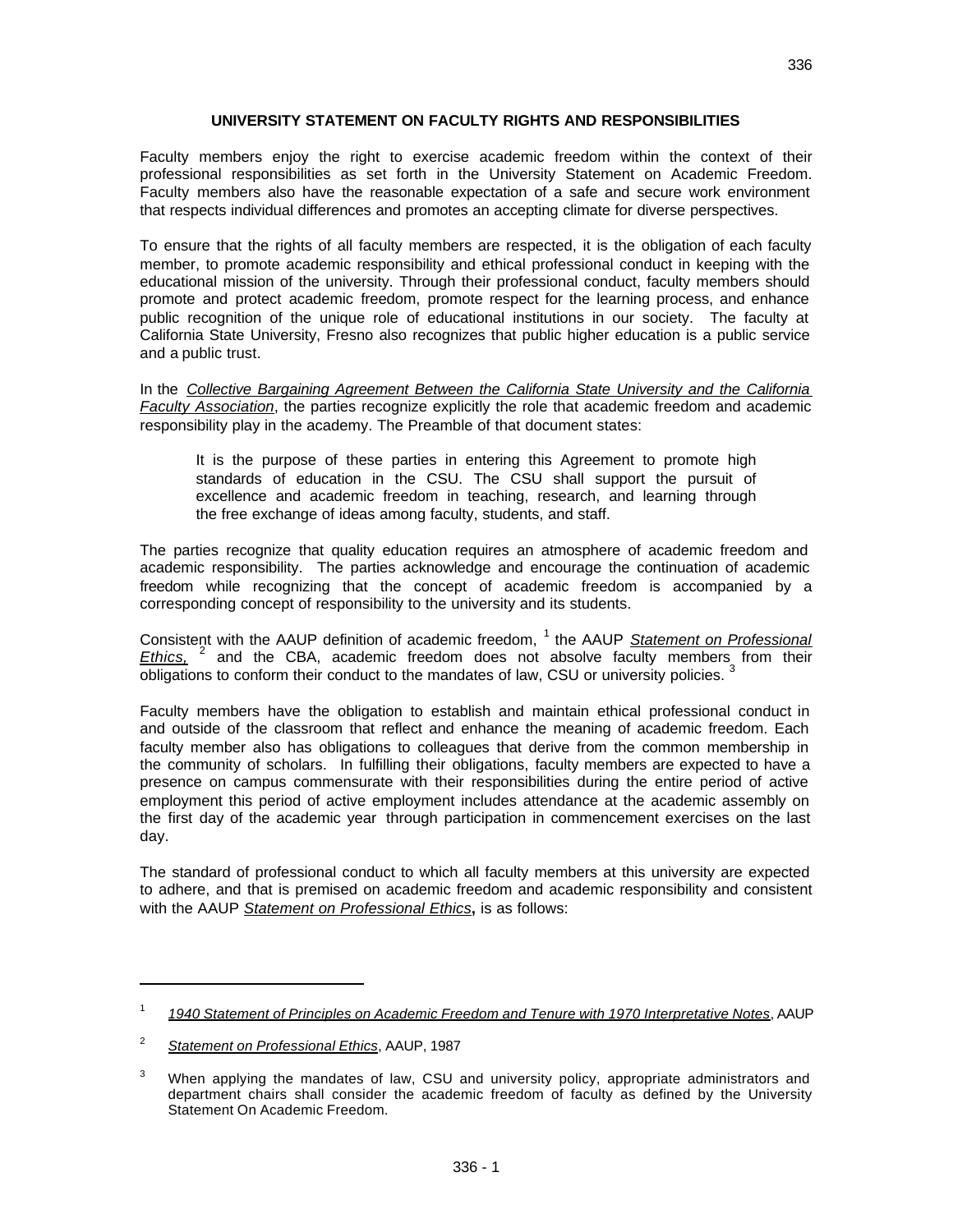- 1. Each faculty member is expected to observe the stated policies, procedures and regulations of the university, and to fulfill all contractual and legal obligations.
- 2. As members of an educational profession, all faculty members are expected to
	- (a) seek and to state the truth in their roles as teachers and scholars as they see it
	- (b) develop and improve their instructional and scholarly competence by remaining current in their fields, updating and revising course syllabi, participating in appropriate professional development activities, and disseminating knowledge through formal and informal instruction
	- (c) practice, foster, and defend intellectual honesty, freedom of inquiry and instruction, and free expression on and off campus, not only for themselves, but also for all members of the academic community
	- (d) avoid any personal or professional conflicts of interest which would compromise the exercise of intellectual honesty**, 4** freedom of inquiry and instruction, or freedom of expression on or off campus by themselves or others, especially by declining to instruct, evaluate, or supervise anyone with whom they have a personal or professional relationship.
	- (e) assure that their outside interests do not compromise or conflict with their professional responsibilities to the university.
- 3. As teachers, all faculty members are expected to
	- (a) take responsibility for promoting academic standards in the classroom and the curriculum
	- (b) create an atmosphere of mutual respect, in and out of the classroom, between faculty and students by showing due consideration for the reasoned opinions of students
	- (c) create an atmosphere of mutual respect by not practicing or tolerating uncivil or demeaning behavior toward students in an instructional setting
	- (d) be accessible to students outside the classroom during office hours and at others times mutually convenient to the faculty member and the student**.**
	- (e) ensure that the evaluation of each student reflects the true merit of each student's academic performance.
	- (f) guard against the improper disclosure of confidential information regarding students
	- (g) serve as intellectual guides, advisers, and role models to students

 $\overline{\phantom{a}}$ 4 As noted in the Statement on Professional Ethics: "although professors may follow subsidiary interests, these interests must never seriously hamper or compromise their freedom of inquiry."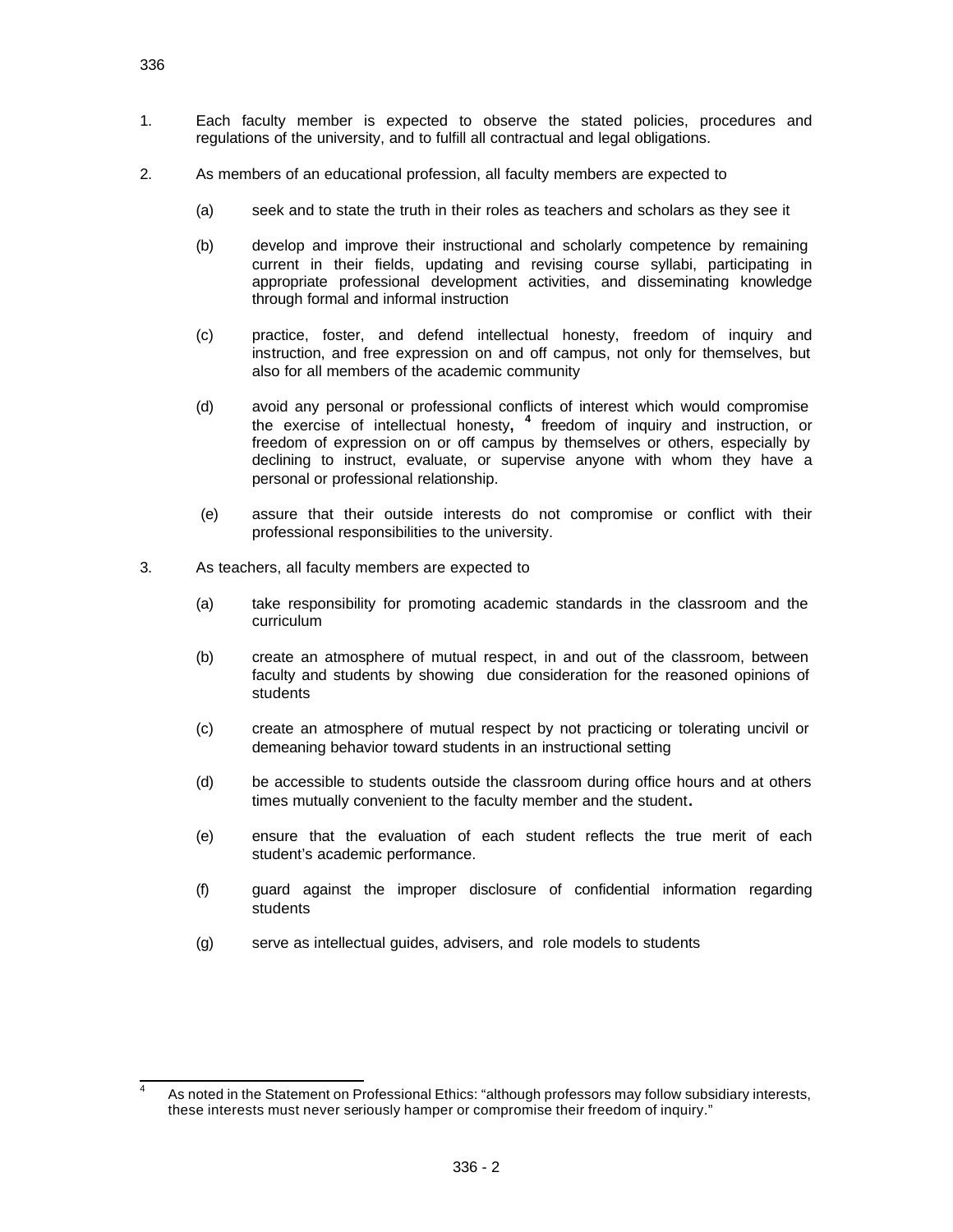- 4. As scholars and researchers, all faculty members are expected to
	- (a) practice and foster honest academic conduct appropriate to the highest standards of academe and their discipline
	- (b) acknowledge the contributions of others, including their students, to their academic work
	- (c) show consideration for the opinions and contributions of other scholars
	- (d) recognize that the scope and nature of research activities will vary between faculty members and that, integral to academic freedom, the professional pursuits of faculty members, whether theoretical or applied, have a valuable role in a university dedicated to the pursuit of knowledge.
	- (e) recognize that the scope and nature of scholarly activities will vary between faculty members and that, integral to academic freedom, the scholarly pursuits of faculty members, whether through the scholarship of discovery, integration or application, and whether involved in generating research results or the dissemination of knowledge, have a valuable role in a university dedicated to the pursuit and dissemination of knowledge.
- 5. As colleagues, all faculty members are expected to
	- (a) work in a cooperative and collegial manner to achieve the goals established by the department, the college/school and the university
	- (b) show due consideration of the academic preparation, opinions, contributions and professional judgments of their colleagues in the department, college/school, or university
	- (c) seek objectivity in their professional evaluation of colleagues
	- (d) refrain from practicing or tolerating uncivil or demeaning behavior toward a colleague in the department, college**/**school or university
	- (e) guard against the improper disclosure of confidential information regarding faculty, administrators, and staff.
- 6. As members of the university community, all faculty members are expected to
	- (a) accept their share of responsibilities for the governance of the institution through service on department, college/school and university committees, boards, or the Academic Senate
	- (b) maintain the right to criticize policies and procedures as well as other regulations and seek their revision through recognized consultative processes
	- (c) show respect for and due consideration of the role and contributions that each member of the university community, whether faculty, staff, student or administrator, makes toward the mission of the university.